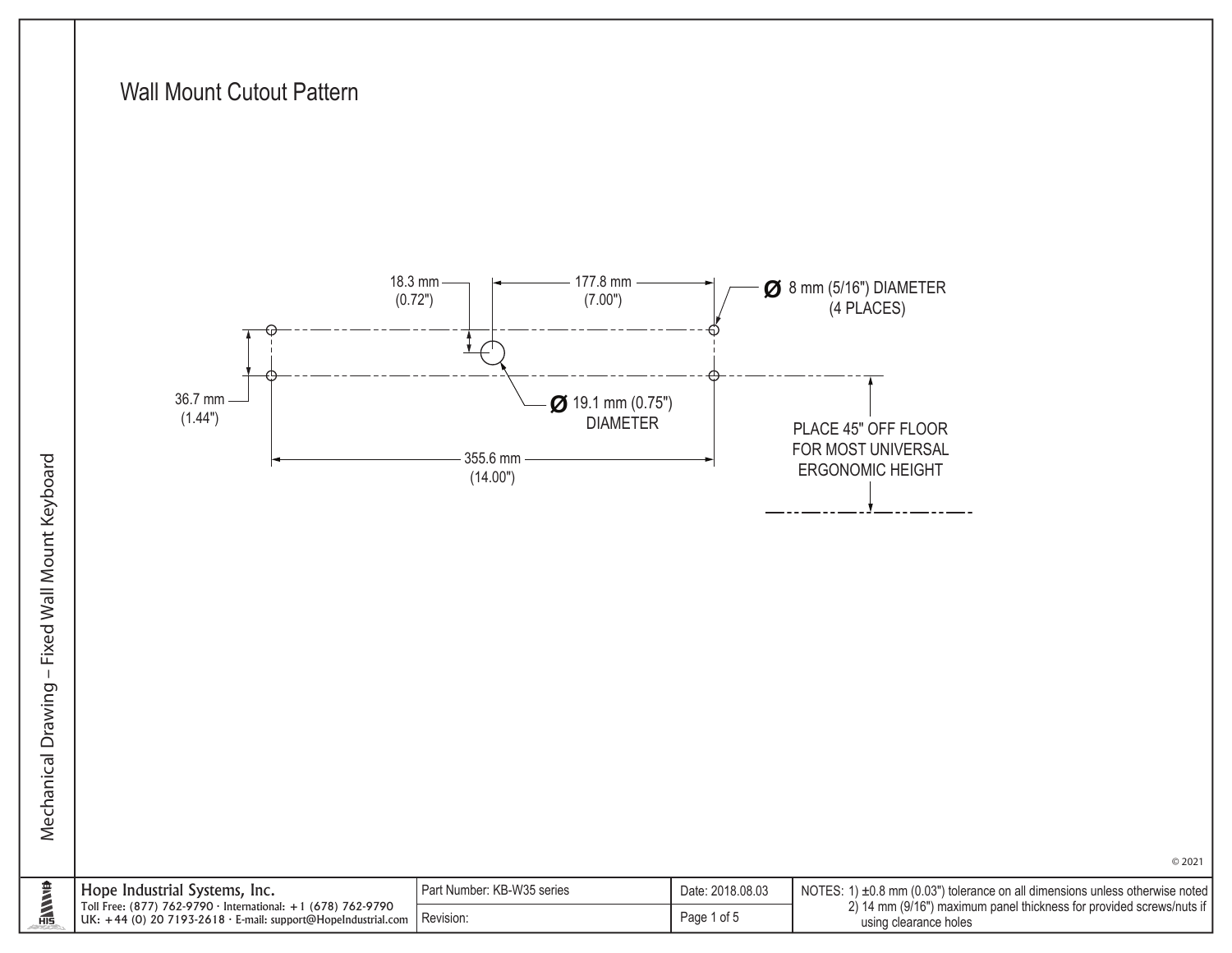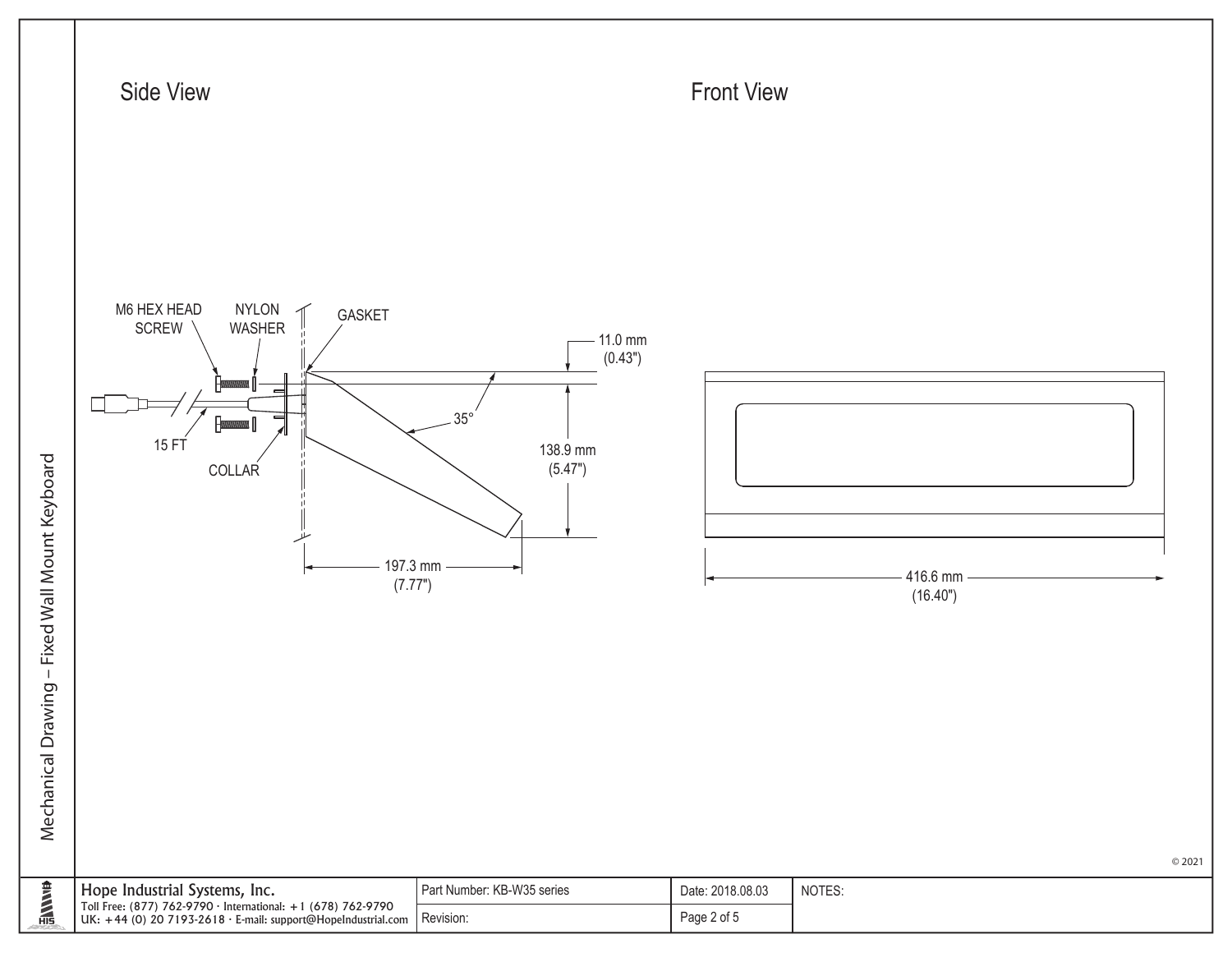| Scroll<br>Lock<br>Num<br>Lock<br>$\ast$<br>F2<br>${\sf F3}$<br>${\sf F4}$<br>F <sub>6</sub><br>${\sf F8}$<br>${\sf F}9$<br>F12<br>F1<br>F <sub>5</sub><br>${\sf F7}$<br>F10<br>Esc<br> F11<br>Num<br>Caps<br>$\left(\begin{smallmatrix} 9 \  \  \, \text{PgUp} \end{smallmatrix}\right)$<br>PrtSc<br>SysRq<br>$\ln s$       Home       Del<br>$\Vert$ End<br>   F14      F15 <br>$\Vert$ F <sub>16</sub><br>$\ $ F17 $\ $<br>$\Vert$ F18 $\Vert$<br>$\Vert$ F19 $\Vert$<br>$\Vert$ F20 $\Vert$<br>Ð<br> F13 <br>Scroll<br>6<br>Pause<br>Break<br>$\begin{matrix} \boxed{0} \\ 2 \end{matrix}$<br>$\begin{pmatrix} 1 \\ 3 \end{pmatrix}$<br>$\sqrt{\frac{%}{5}}$<br>$\sqrt{\frac{2}{3}}$<br>$\sqrt{\frac{8}{7}}$<br>$\begin{pmatrix} 1 \ 6 \end{pmatrix}$<br>$\frac{1}{\sqrt{8}}$<br>$\frac{1}{\log_{p}}$<br>$\mathcal{S}$<br>$\mathbf 0$ |
|------------------------------------------------------------------------------------------------------------------------------------------------------------------------------------------------------------------------------------------------------------------------------------------------------------------------------------------------------------------------------------------------------------------------------------------------------------------------------------------------------------------------------------------------------------------------------------------------------------------------------------------------------------------------------------------------------------------------------------------------------------------------------------------------------------------------------------------|
| Enter<br>PgDn<br>$\overline{\phantom{a}}^{\phantom{\dag}}_{\phantom{\dag}}$ Del<br>ĨΕ<br>ΪR.<br>W)<br>P<br>Q<br>O<br>U<br>ís<br>F<br>″D<br>$\sigma$<br>Caps<br>Lock<br>ΪA<br>ĨΗ<br>K<br>J<br>$\qquad \qquad \blacksquare$<br>$\equiv$<br>Ζ<br>C<br>ĨВ<br>Χ<br>?<br>M<br>V<br>N<br>$\,<$<br>⋗<br>⇧<br>∥ ≋a<br>∥ ≋8∥<br>$\parallel$ Alt<br>Alt<br>Ctrl<br>Ctrl                                                                                                                                                                                                                                                                                                                                                                                                                                                                             |

Mechanical Drawing - Fixed Wall Mount Keyboard Mechanical Drawing – Fixed Wall Mount Keyboard **ELITTLE**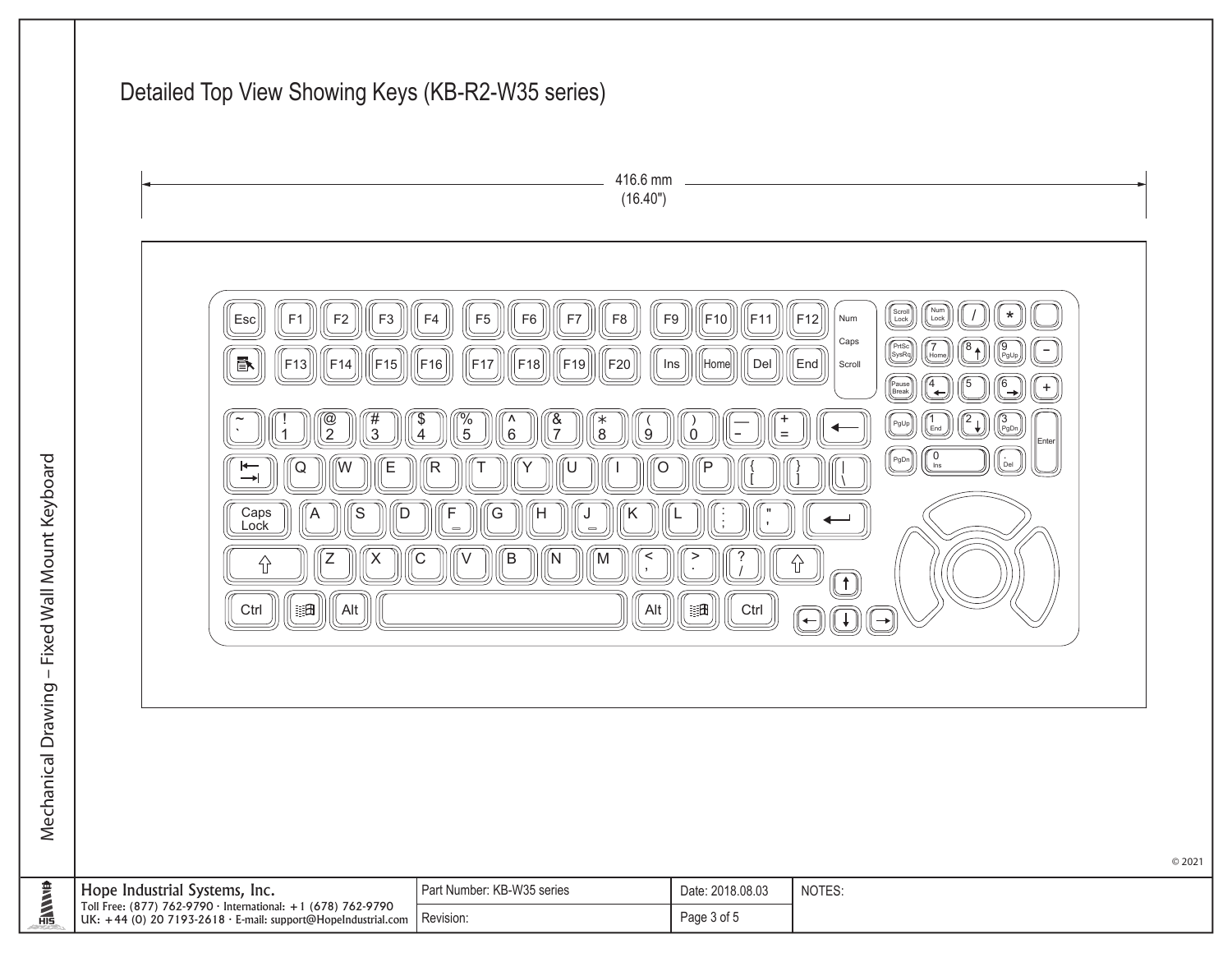